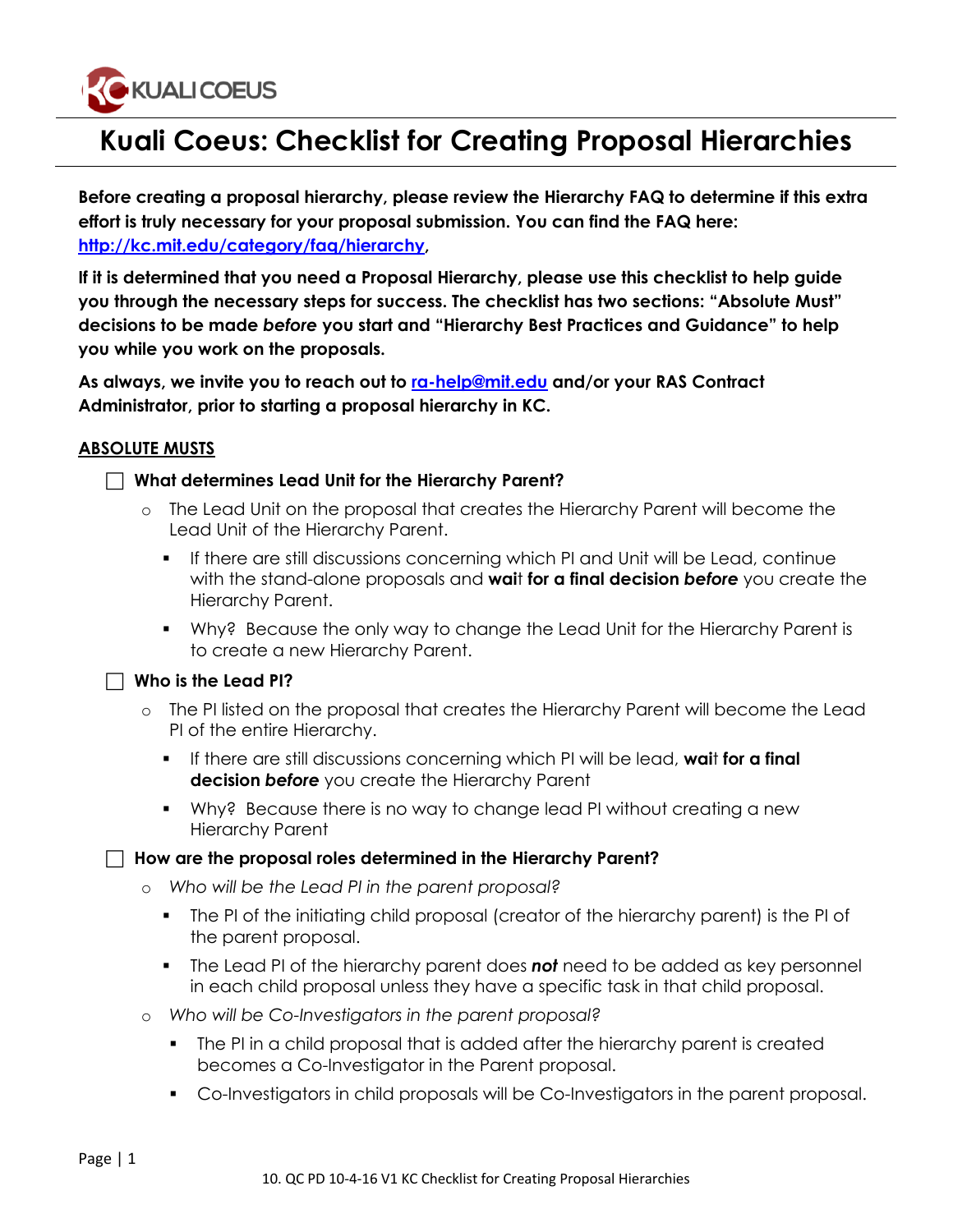## **Proposal Certifications must be completed in the Hierarchy Parent proposal**

- o Do not send proposal certifications from child proposals.
- o If the "role" of any proposal personnel are still being discussed, and there is a chance any roles may change, **wait to send the proposal certifications from the Hierarchy Parent until decisions are final**.

**Pulled Budgets in all the child proposals are required.** 

- o Do not use Summary Budgets. All child proposals in the Hierarchy require detailed budgets.
- o All proposals must use the same budget type when linking to the hierarchy: Sub-Budget type is the preferred option to sync all line item details to the parent and properly populate budget forms.
- o Cost Sharing and/or Under recovery distribution must be entered in the child proposal where it occurred.

## **Questionnaire(s) must be completed in the Hierarchy Parent.**

- o This includes the S2S Grants.gov questionnaire, if applicable.
- o Re-routing questionnaire, if applicable.

## **HIERARCHY BEST PRACTICES AND GUIDANCE**

 $\Box$  Creating, Linking and Syncing proposals in a hierarchy

- o Create two or more proposals and determine which proposal will be the "initiating child." Use the initiating child proposal to create the Hierarchy Parent.
- o Additional proposals can be included in the hierarchy:
	- Search and link a proposal **to** the Parent or
	- Search and link a proposal *from* the Parent, as long as the user has Aggregator role in *both* proposals.
- o Almost ALL needed edits can be managed in the child proposals while they are linked. Use the SYNC – Don't UNLINK.
- o Changes to fields in "Personnel Details" should be done in the Hierarchy Parent. (e.g. eRA commons User ID)

**Personnel Attachments:** 

- o If a Proposal Person appears in only one child proposal, maintain the personnel attachments in the child proposal and sync to the Hierarchy Parent.
- o If a Proposal Person appears in multiple child proposals, then their Personnel Attachments must be maintained in the Hierarchy Parent

#### **Proposal Attachments:**

o Attachments may be either entered at the child proposal and synced to the Hierarchy Parent, or added at the Hierarchy Parent